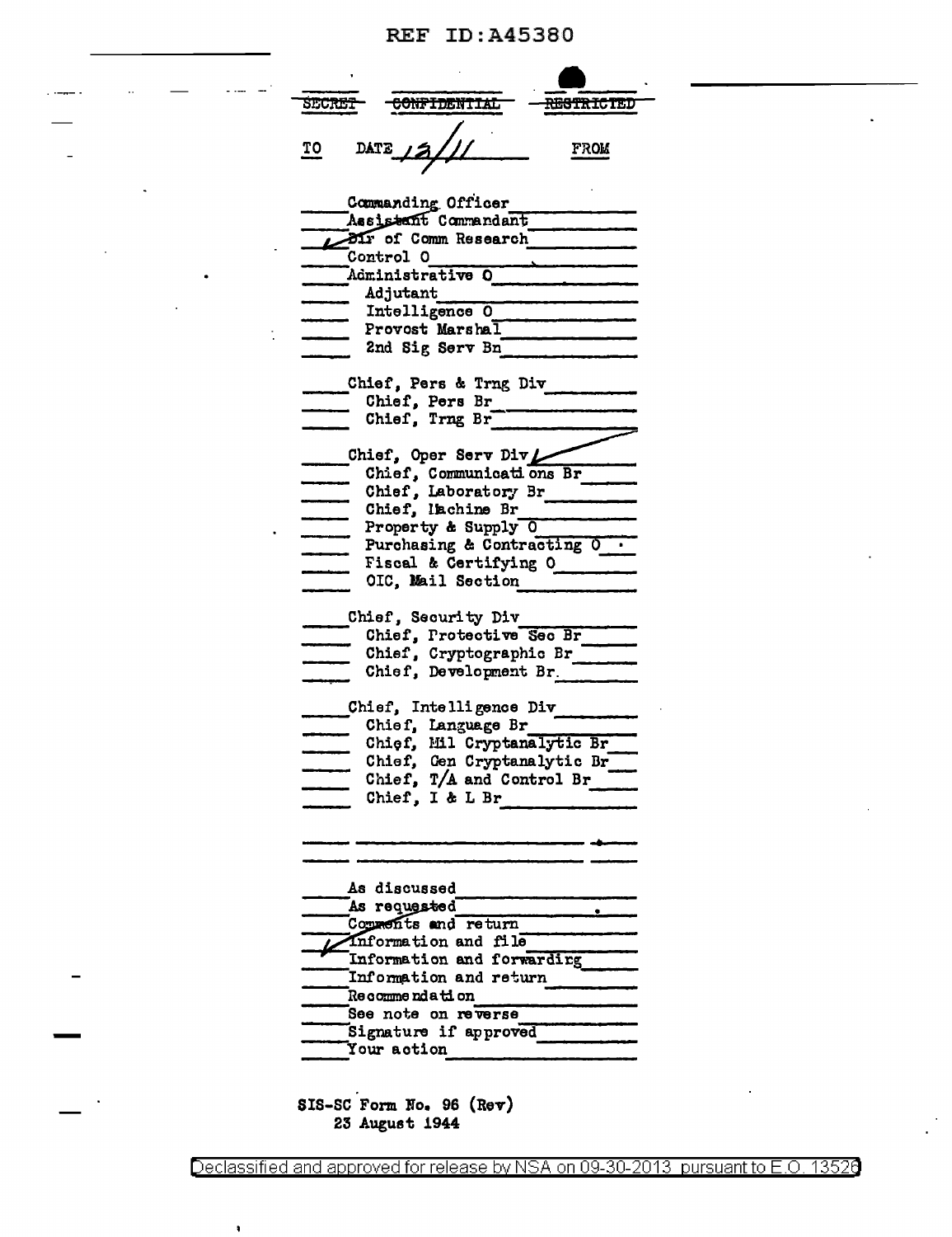

## OPERATING SERVICES DIVISION EXECUTIVE COMMITTEE

RESTINGER

REF-ID+A45.36.

## Minutes of Meeting Held<br>6 December 1944

UTILIZATION OF PERSONNEL - In accordance with requests made by  $\mathbf{L}_{\bullet}$ Colonel Cook at meeting hald on 29 November 1914. each Branch Chief presented an illustration of the operational procedures of his Branch. in the form of functional flow charts, with a brief explanation of each function. Najor King was requested to digest the charts for the purpose of obtaining a uniform chart showing personnel utilisation for use throughout the Division.

2. ENLISTED PERSONNEL - Colonel Cook presented the following breakdown of enlisted strength on the Posts

> Authorised Strength - 1470 Presently Assigned - 1697  $-227$ Overstrength

He stated that in order to reduce the number of enlisted men on duty at this Station, there must be a decrease in the musber assigned each Mvision. This will necessitate greater utilisation of civilian personnel. A decision was made by the Commanding Officer to retain 250 translators. 107 guards and administrative personnel, leaving 113 for other operational requirements. Colomal Cook indicated that a complete report is being prepared for the Commanding Officer regarding this situation so that corrective action may be taken to increase authorized atrength, if necessary.

3. STORAGE SPACE - Operating Services Division has no requirement for space in any room set aside for inactive files.

1. PRESONNEL REQUIRED TO WORK DURING CHRISTMAS HOLIDAYS - Colomel Cook stated that in accordance with request made at the Staff Meeting of 4 December 1944, reports would be submitted by all Branch Personnel Officers concerning the number of personnel required to work during the Christmas holidays, so that mecessary arrangements may be made with the cafeteria to accommodate personnel on duty.

5. CHANGE OF BADGES - It was reported by Colomel Cook that the procedure for changing the color of badges throughout the Post has been undertaken.

6. UNIFORM OF WAC PERSONNEL - Those present were informed by Colonel Cock that a prescribed policy will be issued in conformance with existing Army regulations concerning the uniform of WAC personnel on duty at this Station.